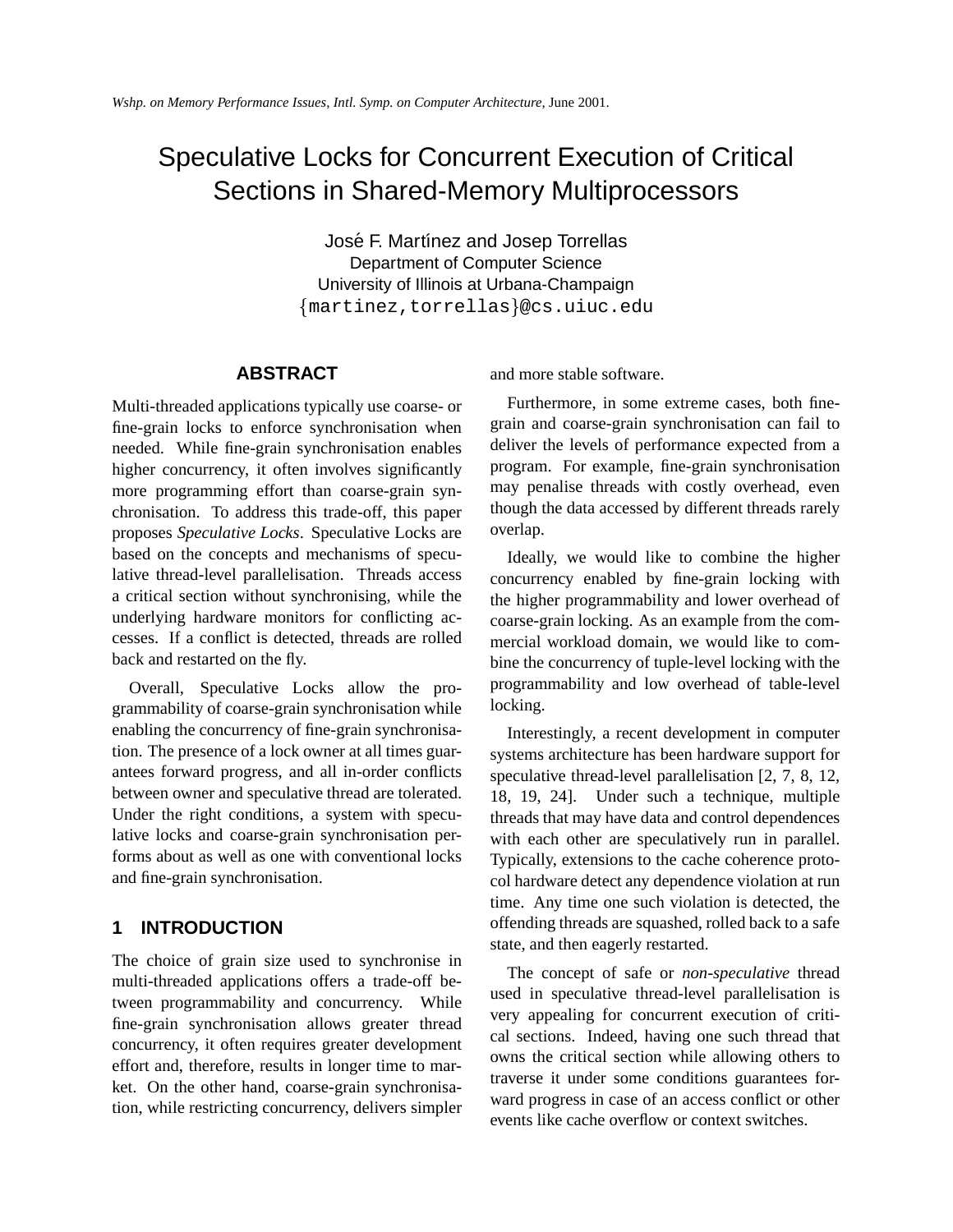We present a new scheme, *Speculative Locks*, for concurrent execution of critical sections in sharedmemory multiprocessors. We borrow the principle of speculative thread-level parallelisation from existing literature to implement an efficient optimistic concurrency scheme. Speculative Locks allow the programmability of coarse-grain synchronisation while enabling the concurrency of fine-grain synchronisation. State commit and squash operations take constant time. Forward progress is guaranteed by the presence of a lock owner at all times, and all in-order conflicts between owner and speculative thread are tolerated. Under the right conditions, a system with speculative locks and coarsegrain synchronisation performs about as well as one with conventional locks and fine-grain synchronisation.

# **2 CONCURRENT EXECUTION OF CRITICAL SECTIONS**

While proper labelling in Release Consistency guarantees race-free execution, the ordering restrictions it introduces are too strong. This is because the conditions for RC affect not only *conflicting* but *all* ordinary accesses [5]. While it is easy to envision a weaker version of RC in which restrictions apply only to conflicting ordinary accesses, a hardware implementation of such is by no means obvious [1].

Fig. 1 shows an example of two threads competing for access to a critical section. Suppose that the leftmost thread is granted access first. In the figure, arrows show some of the ordering restrictions imposed by RC. Conflicting accesses to location *X* are successfully made non-competing by ordering them through release and acquire operations of threads 1 and 2, respectively, as solid arrows show. However, many other unnecessary restrictions are introduced, represented by dotted arrows in the figure. To eliminate these, the programmer could implement the lock at a finer grain, provided that he can determine that only the store and load accesses to *X* are conflicting. In practice, this may prove impossible, or it may require a non-trivial effort that the programmer is unwilling to invest.

We want to eliminate all competing pairs within the critical section, while avoiding superfluous ordering restrictions. One way of doing this is to pro-



Figure 1: Critical section under RC, in which Thread 1 has gained access first. Empty boxes represent non-conflicting ordinary accesses. Ordering restrictions introduced by the release-acquire pair are shown, and dotted lines represent superfluous restrictions.

ceed optimistically as if no conflicting accesses exist, and use hardware to correct inconsistencies on the fly and eagerly restart offending threads. In the absence of conflicts at run time, several threads can effectively execute the critical section concurrently. Further, they may achieve partial concurrency in the presence of some conflicting accesses, since offending threads are restarted eagerly. We propose one such mechanism in the next section.

# **3 SPECULATIVE LOCKS**

In this section we present Speculative Locks. First, we give a high-level description, and then propose an implementation using a device that we call *Speculative Concurrency Unit* (*SCU*). Our discussion assumes a properly labelled program under RC.

## **3.1 High-Level Description**

A speculative lock allows threads to execute memory operations that belong to the critical section without actually owning it. Threads only need to *request* the speculative lock in order to enter its critical section. Only one thread at a time can own the lock. A thread granted access to a critical section without ownership of its lock is deemed *speculative*. Owner and speculative threads are free to execute memory operations inside the critical section. However speculative threads may not *commit*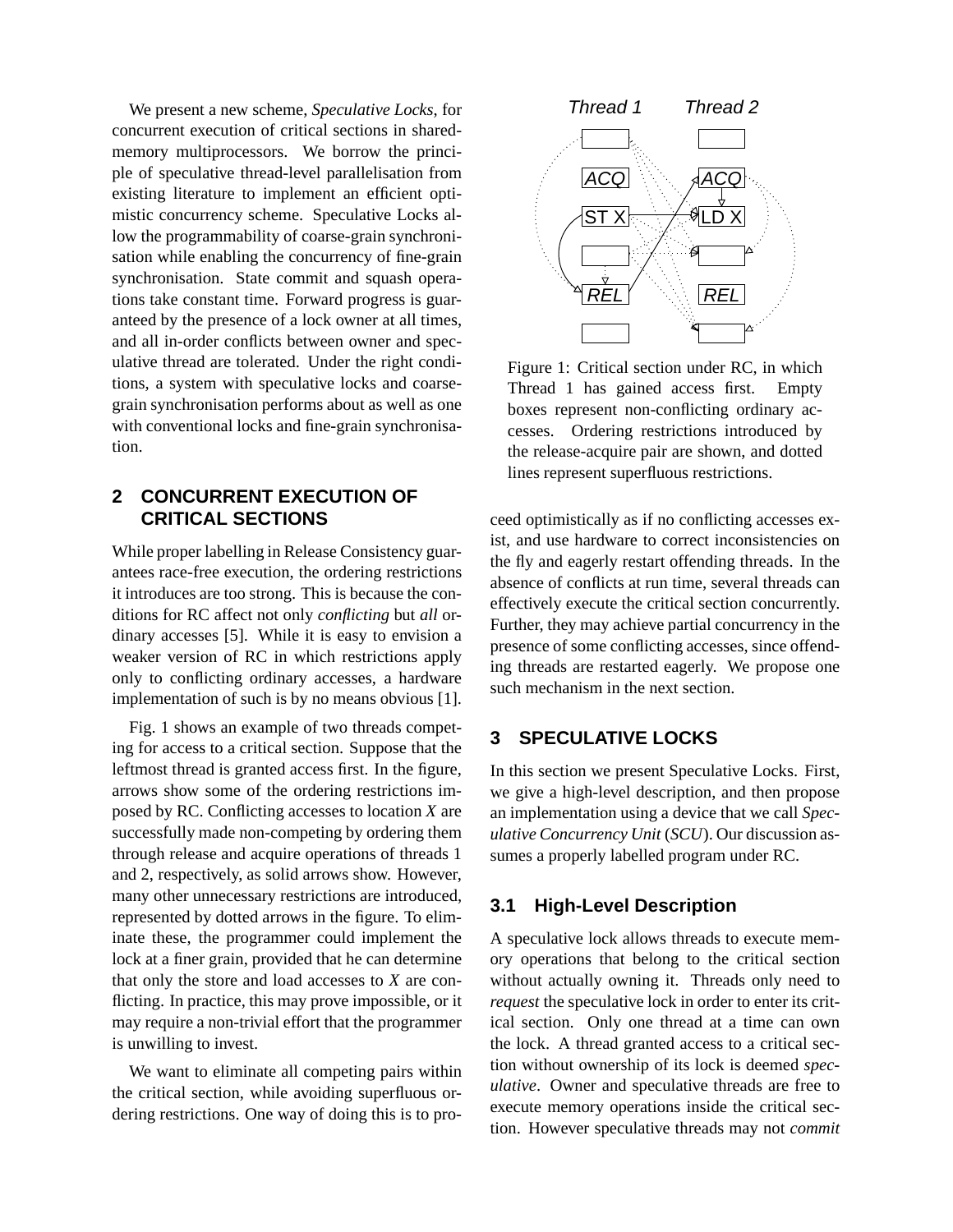their results to the rest of the system until they are granted ownership. As in conventional locks that follow RC, threads in the critical section may also execute memory operations past the release point, but speculative threads may not commit these until ownership is granted, either.

When a thread is granted ownership of a speculative lock we say that the thread has *acquired* the lock, and the thread is considered *non-speculative*. Threads not competing for the critical section are also regarded as non-speculative. Non-speculative threads commit their memory operations as they complete. A thread may *release* a speculative lock only when (1) it has been granted ownership, and (2) it has issued and completed all its memory operations within the critical section.

Speculative locks must preserve the semantics of conventional locks, i.e. the final outcome must be as if the threads had gained access to the critical section one at a time. In particular, a speculative lock must ensure that conflicting accesses by a speculative thread and the owner are executed in order, i.e. the owner's first, followed by the speculative's. If the system detects an *out-of-order* conflict between a speculative and a non-speculative thread, it must *squash* the former and force a roll-back to the acquire point. Ordering is undefined among speculative threads, thus if two speculative threads issue conflicting accesses, one of them is squashed and restarted. Overall, therefore, speculative threads operate optimistically, assuming no out-of-order conflicting accesses with non-speculative threads and no conflicting accesses at all with other speculative threads. In all cases, non-speculative threads, in particular the owner, must not be disturbed in order to guarantee *forward progress*.

Eventually, a speculative lock is released by its owner. Speculative threads that have already completed all accesses within the critical section without being squashed due to conflicts with other threads can commit their memory operations and become non-speculative at once. Then, one of the speculative threads inside the critical section, if any, will acquire the lock, also committing its memory operations. This is equivalent to a conventional lock in which the owner releases the lock; then, all speculative threads past the release point, in some order, acquire the lock, execute the critical section, and re-



Figure 2: Example of a speculative lock. Dashed and solid circles denote speculative and non-speculative threads, respectively. Thread  $A$  is currently the owner of the lock.

lease the lock; and finally, another thread competing for the lock acquires ownership and enters the critical section.

Fig. 2 shows an example of a speculative lock with five threads. Threads  $A$  and  $D$  are nonspeculative, while threads  $B, C$ , and  $E$  are speculative. Thread  $A$  is currently the owner of the lock. Thread  $C$  is also in the critical section, but it does not own the lock and hence its speculative state. Threads  $B$  and  $E$  have executed the critical section completely and are now executing the code after the release point, but they remain speculative since they still have not acquired the lock. Lastly, thread  $D$  is non-speculative since it has not reached the acquire point.

If thread  $A$  now leaves the critical section, threads  $B$  and  $E$  can become non-speculative at once, and thread  $C$  becomes the new lock owner, turning nonspeculative as well. This is equivalent to a conventional lock whose critical section is traversed in order  $(A, B, E, C)$  or  $(A, E, B, C)$ .

#### **3.2 Implementation**

Our implementation of speculative locks builds inexpensively on top of a conventional sharedmemory multiprocessor with small modifications to the cache hierarchy and cache coherence protocol. The core of our implementation is the *Speculative Concurrency Unit* (*SCU*). The SCU sits next to the cache and is comprised by an array of *Speculative* bits with as many entries as cache lines, a single *Owner* and a single *Release* bit, one extra cache line,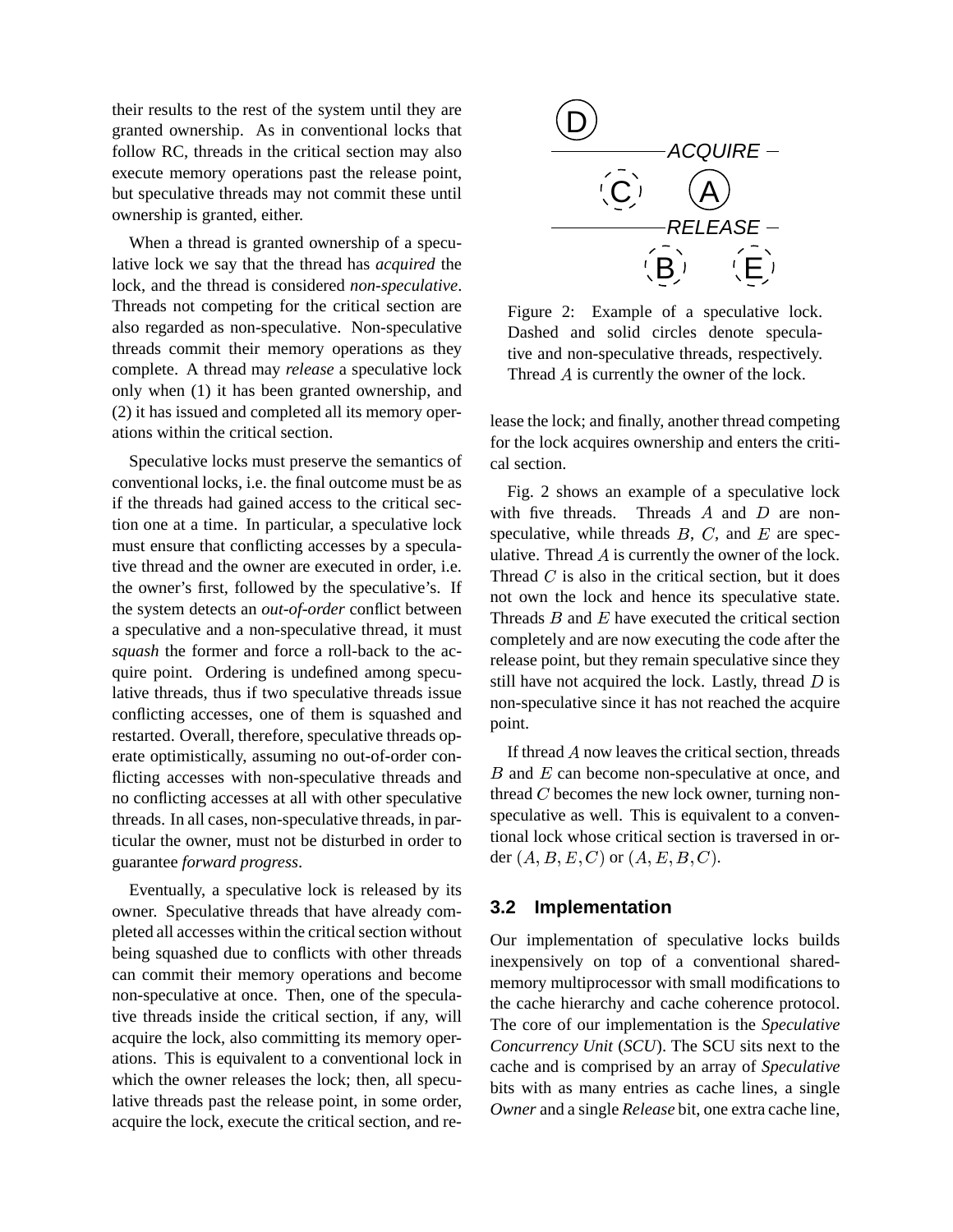

Figure 3: Speculative Concurrency Unit. Notice the Speculative bits by each cache line and the additional logic that comprise the device. Three cache lines are shown.

and some small control logic. Fig. 3 depicts a cache and its SCU. For the sake of simplicity, we will assume a single level of cache; extension to multiple levels is straightforward if inclusion is preserved. In a multi-level cache hierarchy, the SCU would be associated to the most external cache, while the other caches would have simple logic support.

Traditional systems use different operations to implement acquire and release operations, such as Test&Set (T&S), Test&Test&Set (T&T&S), Load Linked/Store Conditional, Compare&Swap, or Fetch&Op [3]. The processor usually spins using one of these operations until the lock becomes available.

We decouple this task from the processor and make the SCU do it instead. Specifically, once the processor reaches the acquire point, it issues a request to its SCU with the address of the lock. The SCU records the address in the extra cache line, resets the Owner and Release bits, and initiates a "spin-locking" loop. To give a concrete example, we will assume that the SCU uses T&T&S.

Meanwhile, the processor checkpoints its internal state and then continues execution past the acquire point. State checkpointing is a feature already present in existing processors, such as the MIPS R10000 [23]. Memory accesses by the processor past the acquire point are deemed speculative by the SCU if the Owner bit is not set.

#### **Handling of the Lock**

The SCU remembers the speculative accesses by setting the Speculative bit of the cache lines accessed in speculative mode by the local thread. Aside from this fact, all speculative accesses are handled by the underlying cache coherence protocol. There is one small exception: should a speculative thread perform a first access to a cache line that resides dirty in any cache, including its own, the coherence protocol must force a write-back, in order to keep a safe copy in main memory at all times. Cache lines whose Speculative bit is set may not be evicted.

We now go back to the SCU, at the time it executed T&T&S to compete for ownership. The first access in T&T&S is a read request on the lock variable. If the read reveals that the lock is already set, the SCU keeps spinning locally on it until the copy is updated externally (which typically signals a release operation by the owner). When the lock becomes available, the SCU attempts a T&S operation. If the operation fails, the SCU goes back to the spin-test. Otherwise, the Owner bit is set and all Speculative bits are cleared in one shot, effectively committing all values to the system in an instant.

#### **Early Release**

As in conventional locks, a processor issues a lock release only after it has completed all its memory operations within the critical section. Upon detecting the lock release, typically a store operation on the lock variable, the SCU checks the Owner bit. If it is already set, all the SCU does is reset the value of the lock variable, which effectively releases the lock in the system. If, instead, the Owner bit is still not set, the SCU does not reset the lock variable, but sets the Release bit. The SCU then keeps waiting for ownership. In neither case is the execution of the speculative thread interrupted. Remember that threads in the critical section can execute instructions after the release point.

When a SCU that does not yet own the lock receives an external invalidation to the lock variable<sup>1</sup>,

<sup>&</sup>lt;sup>1</sup>We assume that the only exclusive request to the lock variable that can take place is the lock release by the lock owner. If other exclusive accesses (e.g. T&S operations, exclusive prefetches, etc.) are allowed, the system must differentiate this invalidation message from others.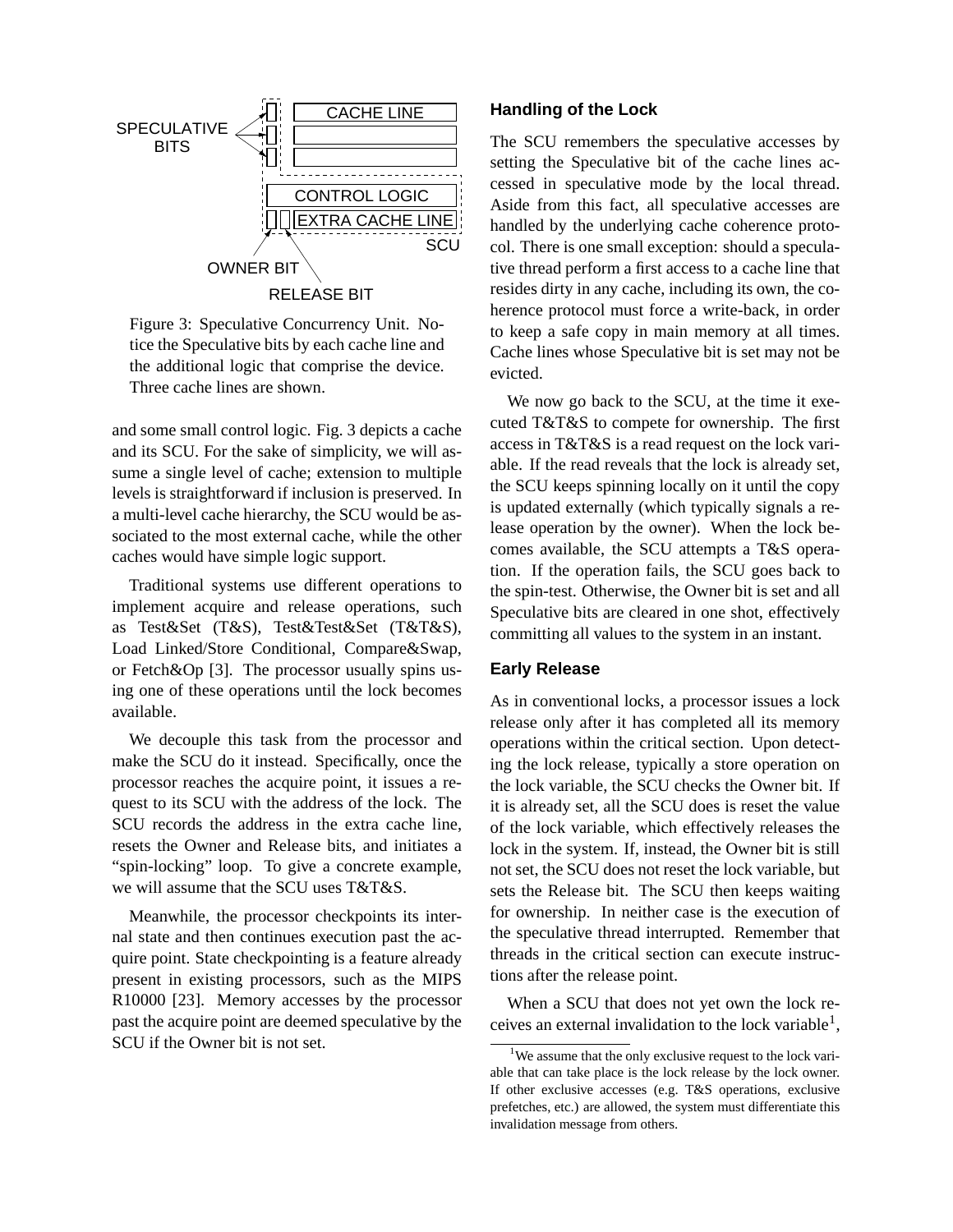the Release bit is first checked. If the bit is set, the SCU knows that the thread has completed all memory operations prior to the release, and can aggressively assume that ownership is acquired and released instantly. Therefore, all Speculative bits are cleared in one shot and the SCU regards the critical section as successfully traversed. In this case, the T&S operation will never take place, allowing other speculative threads to compete for the lock.

#### **Conflicting Accesses**

If a node receives an external invalidation for a cache line marked Speculative, or an external read for a dirty cache line marked Speculative, the SCU realises that a conflict has taken place. It then forces a squash by invalidating in one shot all dirty lines with the Speculative bit set, resetting the Release bit and all Speculative bits, and forcing the processor to roll back to its shadow state. Notice that we do not invalidate lines that have been speculatively read but not modified, since they are consistent with main memory. If the requested speculative line was itself dirty, the node will reply to the home node without supplying any data, forcing the home node to regard the state for that line as stale and supply a clean copy from memory to the requestor. This is similar to the case in conventional MESI protocols where a node is queried by the directory for a clean line in state Exclusive that was silently replaced. External requests to cache lines not marked Speculative are processed normally. Non-speculative threads, in particular the owner, can never be squashed, since none of their cache lines is ever marked. This allows all in-order conflicting accesses between owner and speculative threads to be tolerated without causing squashes.

Notice that the SCU does not differentiate between external requests triggered by speculative or non-speculative threads. This could potentially lead to a ping-pong effect involving multiple, recalcitrant speculative threads that issue conflicting memory accesses. Fortunately, the owner of the critical section is never affected by this, thus forward progress is always guaranteed. The ping-pong effect between speculative threads can be easily limited by turning off speculation in a lock for a thread exceeding a certain number of restarts.

#### **Cache Overflow**

To preserve data integrity, cache lines whose Speculative bit is set cannot be selected as replacement victims upon a cache miss. In the event of a memory access not being serviceable due to lack of evictable entries (cache overflow), the node stalls until ownership of the lock is granted or a squash is triggered. Stalling does not jeopardise correctness because, again, the fact that there is an owner thread at all times that cannot stall guarantees forward progress: the lock will be eventually release, handing ownership to another thread. To reduce the chances of a stall due to overflow, a victim cache extended with Speculative bits can be provided in a manner similar to [2].

## **3.3 Multiple Locks**

Only one lock at a time can be handled by the SCU. Subsequent locks must be handled as conventional synchronisation accesses beyond the first one. We envision a lock acquire procedure to be programmed so that it reads the state of the SCU. If the SCU is available, the program then uses it to run the lock speculatively as we have seen so far. If, instead, the SCU is busy, the program deals with the lock using conventional T&T&S code. Locks so handled will expose speculative threads to squashes due to conflicts on the lock variables themselves. When squashed, they will roll back to the acquire point of the first lock, controlled by the SCU. Further discussion of this situation is beyond the scope of this paper.

#### **3.4 Summary**

The SCU is a simple hardware device that implements speculative locks at a modest cost and requires few modifications to the cache hierarchy and coherence protocol. The most salient features of our scheme are:

– Threads operate optimistically, assuming no conflicting accesses with other threads. Conflicting accesses are detected on the fly by the coherence protocol, and offending threads are squashed and eagerly restarted.

– Commit and squash operations take constant time, irrespective of the amount of speculative data or the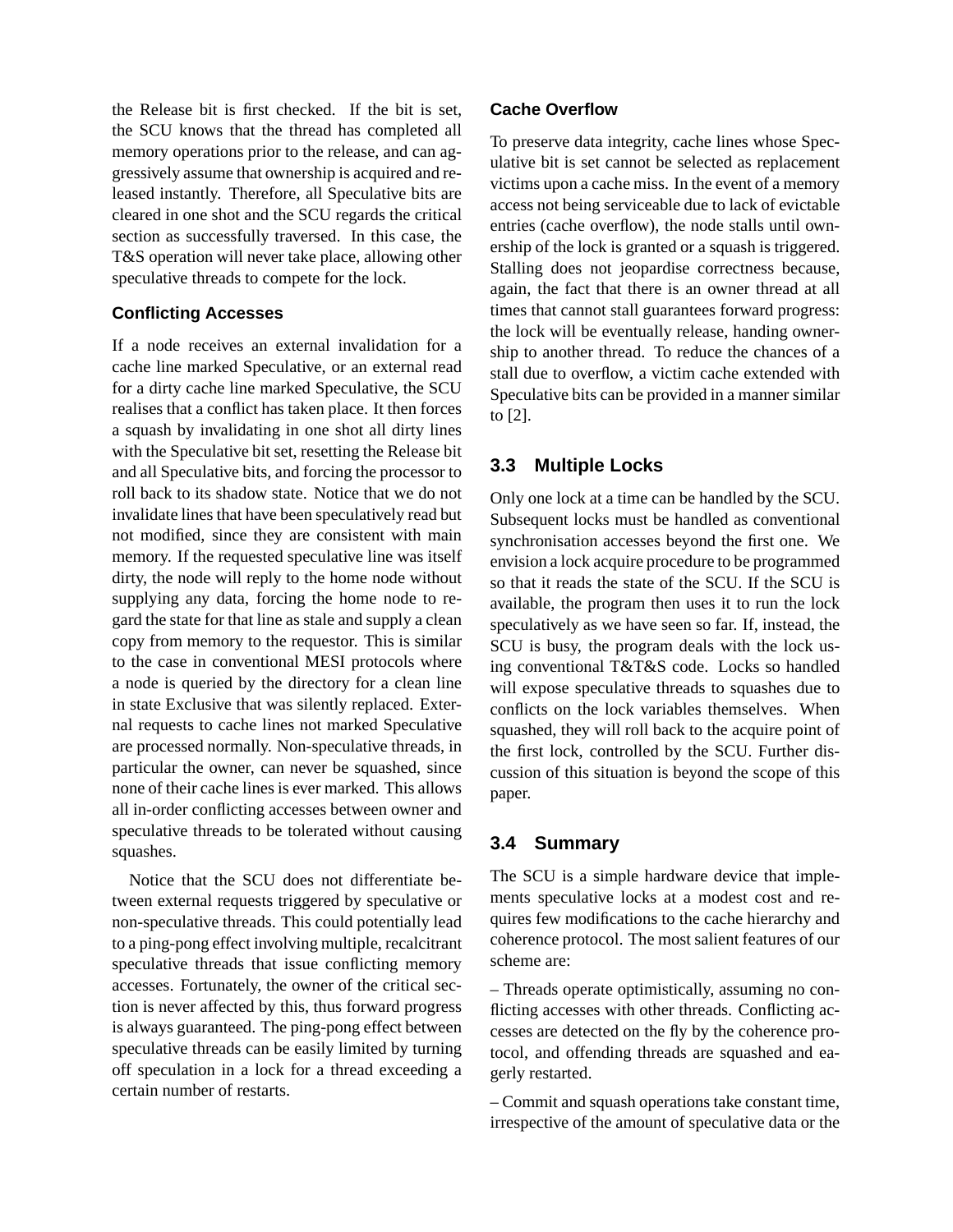number of processors.

– Forward progress is guaranteed by forcing one lock owner to exist at all times. The owner can never be squashed due to conflicts, or stall due to cache overflow.

– All in-order conflicting accesses between the owner and a speculative thread are tolerated and thus do not cause squashes.

# **4 EVALUATION**

## **4.1 Experimental Set-Up**

We evaluate the potential of speculative locks by simulating a simplified synthetic version of the TPC-C OLTP benchmark. The results show the advantages of a system featuring speculative locks over a conventional configuration.

We use a simplified synthetic model of TPC-C composed of five branches, five tellers per branch, and a number of accounts per teller that ranges from five to one thousand. Locks can be placed at any level: account, teller, branch, or even global. Fig. 4 depicts such a system.

A 64-way multiprocessor hosting the OLTP system processes one million transactions. Each transaction is modelled as follows. First, it computes the branch, teller, and account to access using three random numbers. Then, it secures whatever lock is necessary. After some internal pre-processing, it reads the balance from the account, performs some internal manipulation, and writes the updated balance to the account. Finally, it does some internal post-processing, and then it releases the lock. The duration of the pre-processing, balance manipulation, and post-processing is chosen randomly. We use a uniform distribution with a range of one to seven time units.

We model configurations with conventional and speculative locks. In the case of conventional locks, a transaction whose lock is already taken blocks. When the owner frees it, a new owner is chosen randomly among the contendants. In the case of speculative locks, a transaction starts processing whether its lock is available or not. The hardware monitors for conflicting accesses to the accounts, and squashes and restarts offending transactions on the fly as needed.



Figure 4: Organisation of the synthetic on-line transaction processing system used in the evaluation.



Figure 5: Execution time of different systems featuring speculative locks, normalised to that of a system that uses fine-grain (per account) conventional locks. Curves for speculative locks at all possible grain sizes (account, teller, branch, and global) are shown.

A processor is assigned transactions dynamically, but it cannot initiate a new transaction until the resident one has graduated. Speculative transactions must wait for ownership of the lock before graduating. To the disadvantage of our scheme, transactions do nothing beyond the release point. This will stall the processor if the lock is still unavailable by the time its transaction hits the release point. If transactions had work to do past the release point, they could continue processing while pending ownership.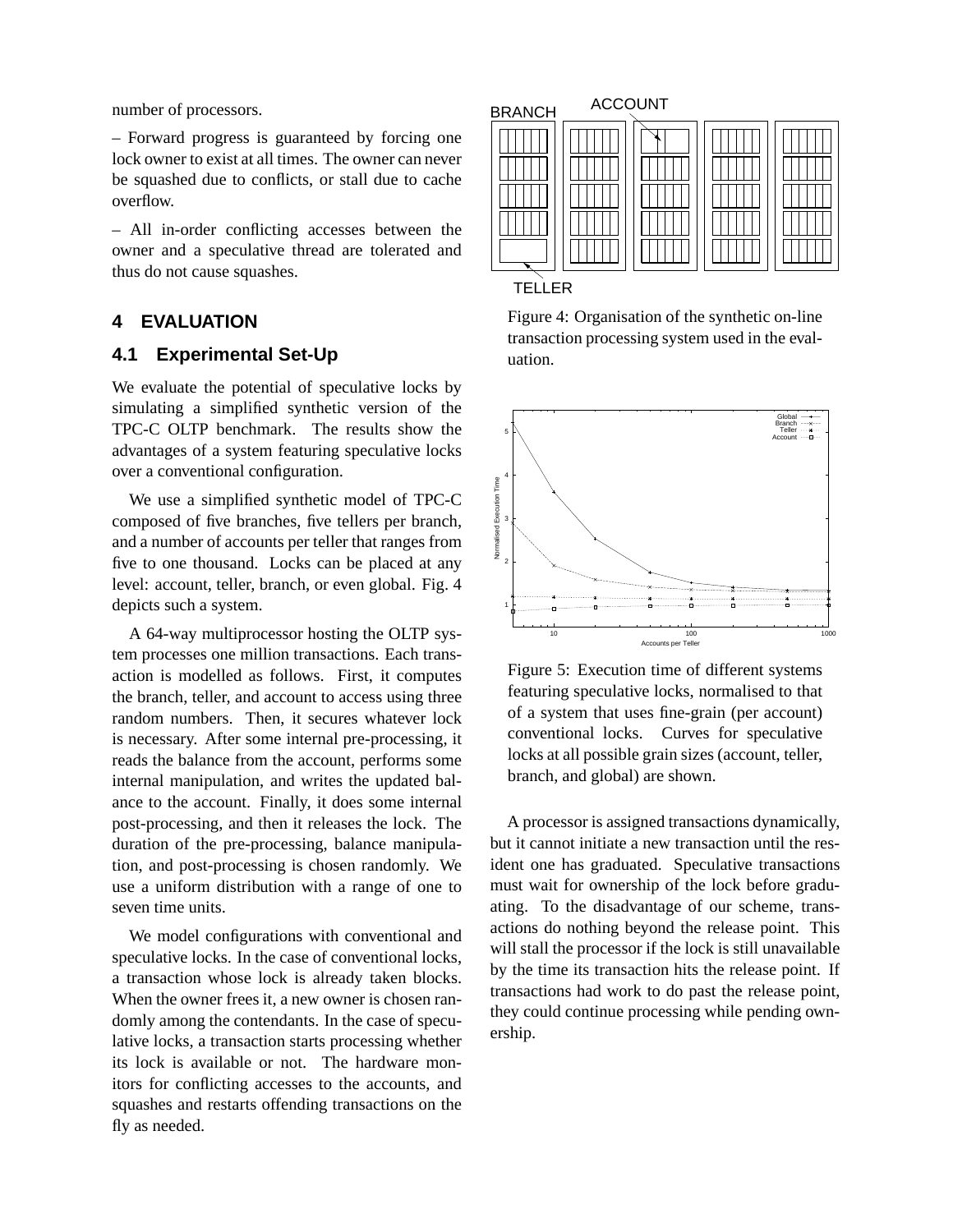## **4.2 Results**

In our experiment we evaluate the performance of speculative locks at all grain levels: account, teller, branch, and global. In all four cases, we measure the execution time considering different number of accounts per teller, from five to one thousand. We compare the times obtained against those obtained for a conventional system that features locks at the account level, the finest possible grain. Fig. 5 shows the results.

The results of this experiment show that systems using speculative locks coarser than the baseline quickly approach the performance of the latter, as the number of accounts per teller increases. This is because the larger number of accounts in the system makes the probability of conflict smaller, which the systems with speculative locks exploit. That conventional systems can be closely followed in performance by systems featuring speculative locks and much coarser grain locking is very good news. It means that we can reduce the programming complexity significantly with coarse-grain locks without compromising the code performance.

We also observe that systems using speculative locks perform better the finer the grain is. This is because, with coarser-grain locks, the competition for ownership is fiercer, making speculative transactions wait longer to commit before they can be retired. The chances of conflict for each transaction increase with the time that it spends in speculative state. Of course, this effect quickly loses relevance as the number of accounts increases.

Finally, we note that the system that uses speculative locks at the account level slightly (but consistently) outperforms the baseline system. This is despite the fact that, since transactions access a single account, all transactions using the same lock are guaranteed to conflict. Speculative locks outperform the baseline because they *tolerate conflicts* if they happen in order with the owner, something that the conventional system cannot exploit.

# **5 CONCLUSIONS**

We have presented Speculative Locks, a hardware mechanism that allows the programmability of coarse-grain synchronisation while enabling finegrain concurrency. We have borrowed the principle of speculative thread-level parallelisation from existing literature to implement an efficient scheme of optimistic concurrency control. Threads access a critical section concurrently without synchronising, and the system uses the underlying coherence protocol to continuously monitor for conflicting accesses on the fly, rolling back and eagerly restarting offending threads. Commit and squash operations take constant time, irrespective of the amount of speculative data or the number of processors.

We maintain a legitimate owner of the critical section at all times in order to guarantee forward progress. Owners can neither get squashed due to conflicts, nor stall due to cache overflow, and all inorder conflicting accesses between owner and speculative thread are tolerated without squash.

In the absence of conflicts, the system allows multiple threads to execute the critical section concurrently. Further, partial concurrency can be achieved in the presence of some conflicting accesses, due to the eager restart mechanism. Under the right conditions, a system with speculative locks and coarse-grain synchronisation performs about as well as one with conventional locks and fine-grain synchronisation.

#### **REFERENCES**

- [1] S. V. Adve. *Designing Memory Consistency Models for Shared-Memory Multiprocessors*. Ph.D. thesis, Univ. of Wisconsin at Madison, December 1993.
- [2] M. H. Cintra, J. F. Martínez, and J. Torrellas. "Architectural Support for Scalable Speculative Parallelization in Shared-Memory Multiprocessors". *Intl. Symp. on Computer Architecture*, June 2000.
- [3] D. E. Culler and J. P. Singh. *Parallel Computer Architecture: a Hardware/Software Approach*. Morgan Kaufmann Publishers, 1999.
- [4] K. Gharachorloo, A. Gupta, and J. L. Hennessy. "Two Techniques to Enhance the Performance of Memory Consistency Models". *Intl. Conf. on Parallel Processing*, August 1991.